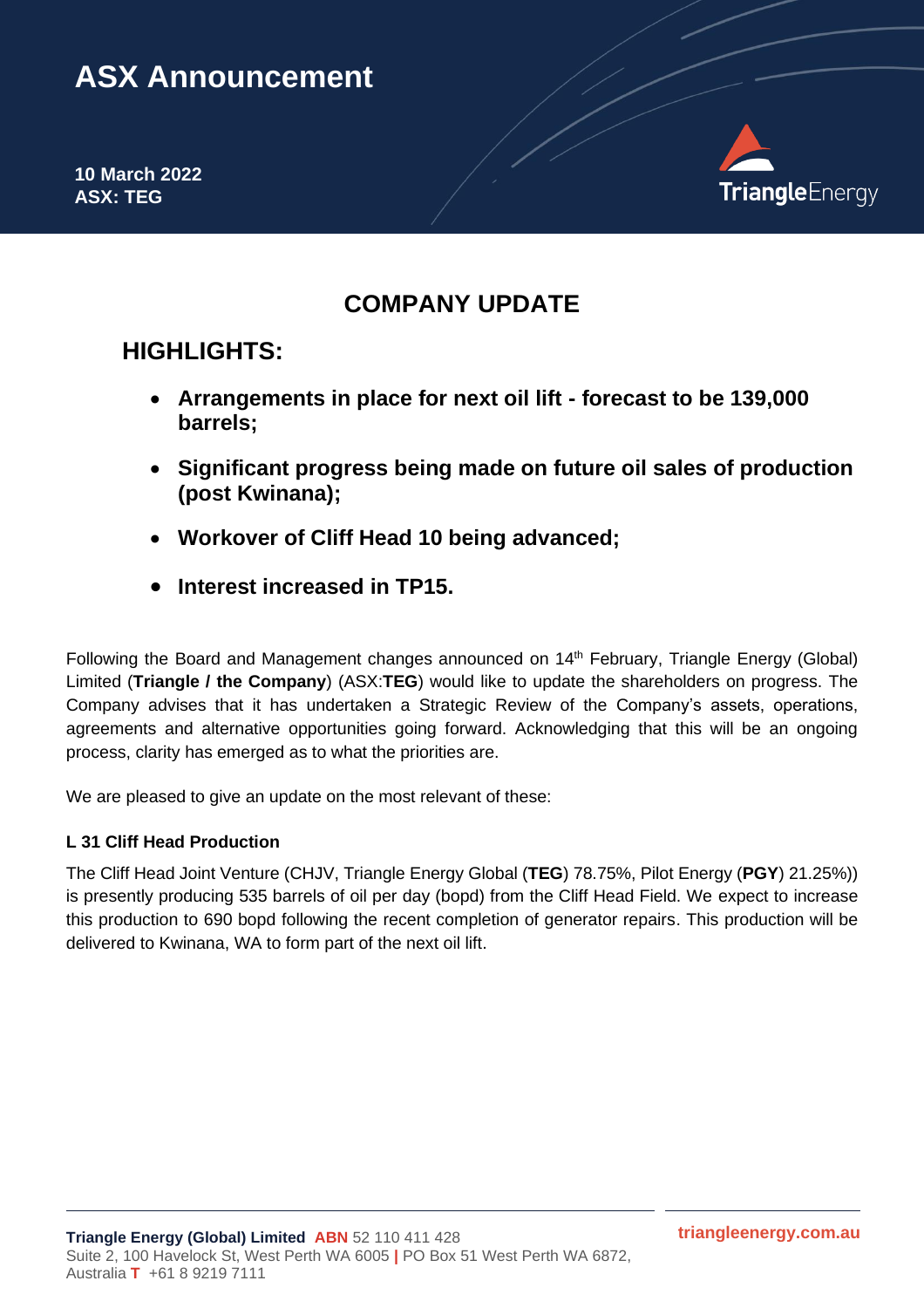



## **Present Status Oil in Tank**

To date the CHJV has 105,000 barrels of oil stored at the BP export facility at Kwinana and expects to have approximately 139,000 barrels of oil there by the final load from the Arrowsmith facilities to Kwinana in late April 2022.

The final lift from the Kwinana facilities into the export tanker is due to occur early May 2022 which in the current oil price environment the Company expect to generate approximately US\$14 million dollars (using US\$100 oil) in revenue for the CHJV (US\$11 million net to Triangle) which will be paid early June 2022.

## **Future Oil Production**

In order to continue production after the cessation of the Kwinana export route, Triangle has been investigating alternative export routes. Three options have been explored and have now been narrowed down to two acceptable outcomes, both of which involve trucking produced oil from the Arrowsmith facilities and exporting it from Geraldton, WA. Subject to finalization of discussions with the relevant authorities, we fully expect one of these export options to be in place in time so as not to interrupt oil production.

## **L7(R1) Permit**

Management has re-examined the above permit and confirms its technical prospectivity. The Company is focusing on the L7(R1) permit (TEG 50%, with an agreement to increase our interest to 100% from Key Petroleum (KEY)), which we view as having potential for very attractive oil and gas prospects. We are working to acquire 3D seismic over the L7 and EP 437 permits (EP 437 KEY 86.94%, sale to TEG in progress) in the first half of this year. The closure of the sale of the additional 50% in L7 and the 86.94% in EP 437 is awaiting regulatory approval.